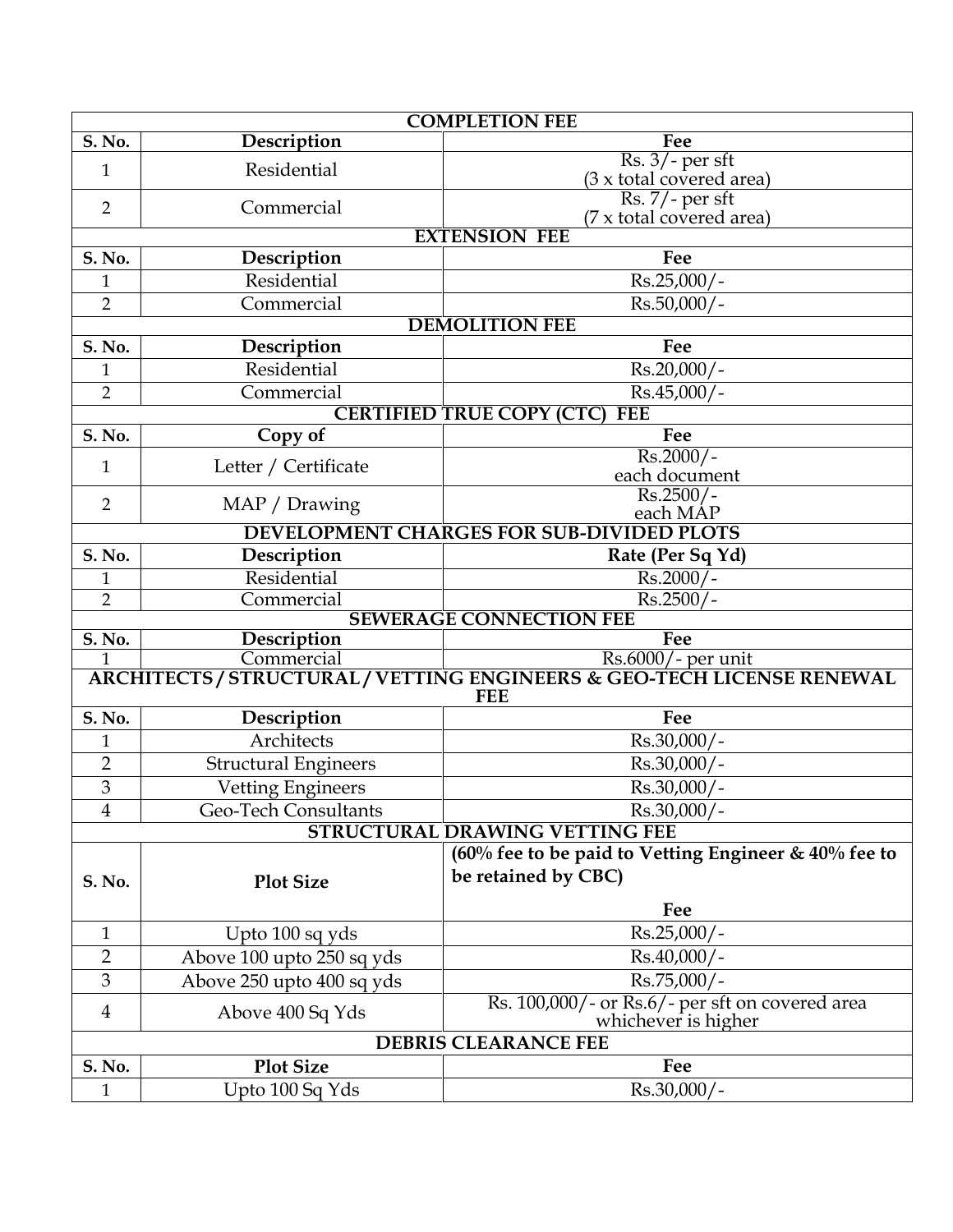| $\overline{2}$    | Above 100 to 200 Sq Yds<br>$Rs.60,000/-$                                                             |                                                                   |  |  |  |  |  |  |
|-------------------|------------------------------------------------------------------------------------------------------|-------------------------------------------------------------------|--|--|--|--|--|--|
| 3                 | Above 200 for each additional Sq                                                                     | $Rs.300/-$                                                        |  |  |  |  |  |  |
|                   | Yd                                                                                                   |                                                                   |  |  |  |  |  |  |
|                   | <b>SCRUTINY FEE (COMMERCIAL)</b>                                                                     |                                                                   |  |  |  |  |  |  |
| S.No.             | Description                                                                                          | Fee<br>(Per Sft)                                                  |  |  |  |  |  |  |
| $\mathbf{1}$      | Scrutiny fee at uniform Rate                                                                         | $Rs.20/-$                                                         |  |  |  |  |  |  |
|                   | ROAD CUTTING FEE FOR OLD ROADS (ROAD CONSTRUCTED PRIOR TO TWO YEARS<br>FROM THE DATE OF ISSUING NOC) |                                                                   |  |  |  |  |  |  |
| S.No.             | Description                                                                                          | Fee<br>(Per Sft)                                                  |  |  |  |  |  |  |
| $\mathbf{1}$      | Ordinary carpeted roads                                                                              | $Rs.400/-$                                                        |  |  |  |  |  |  |
| $\overline{2}$    | Plant carpeted roads                                                                                 | $Rs.500/-$                                                        |  |  |  |  |  |  |
| 3                 | Footpaths and ramps drive ways<br>$Rs.500/-$<br>of houses                                            |                                                                   |  |  |  |  |  |  |
| $\overline{4}$    | Shingled roads                                                                                       | 50% of respective road cut rates                                  |  |  |  |  |  |  |
| 5                 | <b>Thrust Boring</b>                                                                                 | 50% of respective road cut rates                                  |  |  |  |  |  |  |
|                   |                                                                                                      | ROAD CUTTING FEE FOR NEW ROADS (ROAD CONSTRUCTED WITHIN TWO YEARS |  |  |  |  |  |  |
|                   |                                                                                                      | FROM THE DATE OF ISSUING NOC)                                     |  |  |  |  |  |  |
| S.No.             | Fee<br>Description<br>(Per Sft)                                                                      |                                                                   |  |  |  |  |  |  |
| $\mathbf{1}$      | $Rs.500/-$<br>Ordinary carpeted roads                                                                |                                                                   |  |  |  |  |  |  |
| $\overline{2}$    | Plant carpeted roads<br>$Rs.750/-$                                                                   |                                                                   |  |  |  |  |  |  |
| 3                 | Footpaths and ramps/ drive ways<br>of houses                                                         | $Rs.650/-$                                                        |  |  |  |  |  |  |
| $\overline{4}$    | Shingled roads                                                                                       | 50% of respective road cut rates                                  |  |  |  |  |  |  |
| 5                 | <b>Thrust Boring</b>                                                                                 | 50% of respective road cut rates                                  |  |  |  |  |  |  |
|                   |                                                                                                      | <b>KATCHA/BERMS &amp; MINIMUM CHARGES</b>                         |  |  |  |  |  |  |
| S.No.             | Description                                                                                          | Fee<br>(Per Sft)                                                  |  |  |  |  |  |  |
| $\mathbf{1}$      | Katcha / Berms                                                                                       | $Rs.100/-$                                                        |  |  |  |  |  |  |
|                   | Minimum Charges (Minimum                                                                             |                                                                   |  |  |  |  |  |  |
| $\overline{2}$    | three feet width of road / berm /                                                                    | $Rs.1500/-$                                                       |  |  |  |  |  |  |
|                   | footpath etc. cut to be charged)                                                                     |                                                                   |  |  |  |  |  |  |
|                   | COST OF CONSTRUCTION FOR COMPOSITION FEE                                                             |                                                                   |  |  |  |  |  |  |
| S.No.             | Description                                                                                          | Fee<br>(Per Sft)                                                  |  |  |  |  |  |  |
| <b>COMMERCIAL</b> |                                                                                                      |                                                                   |  |  |  |  |  |  |
| $\mathbf{1}$      | $Rs.2500/-$<br>Basement                                                                              |                                                                   |  |  |  |  |  |  |
| $\overline{2}$    | Ground Floor<br>$Rs.2000/-$                                                                          |                                                                   |  |  |  |  |  |  |
| 3                 | 1 <sup>st</sup> Floor & Upwards                                                                      | $Rs.1500/-$                                                       |  |  |  |  |  |  |
|                   |                                                                                                      | <b>RESIDENTIAL</b>                                                |  |  |  |  |  |  |
| $\mathbf{1}$      | Basement                                                                                             | $Rs.2000/-$                                                       |  |  |  |  |  |  |
| $\overline{2}$    | Ground Floor<br>$Rs.1500/-$                                                                          |                                                                   |  |  |  |  |  |  |
| 3                 | 1 <sup>st</sup> Floor                                                                                | $Rs.1500/-$                                                       |  |  |  |  |  |  |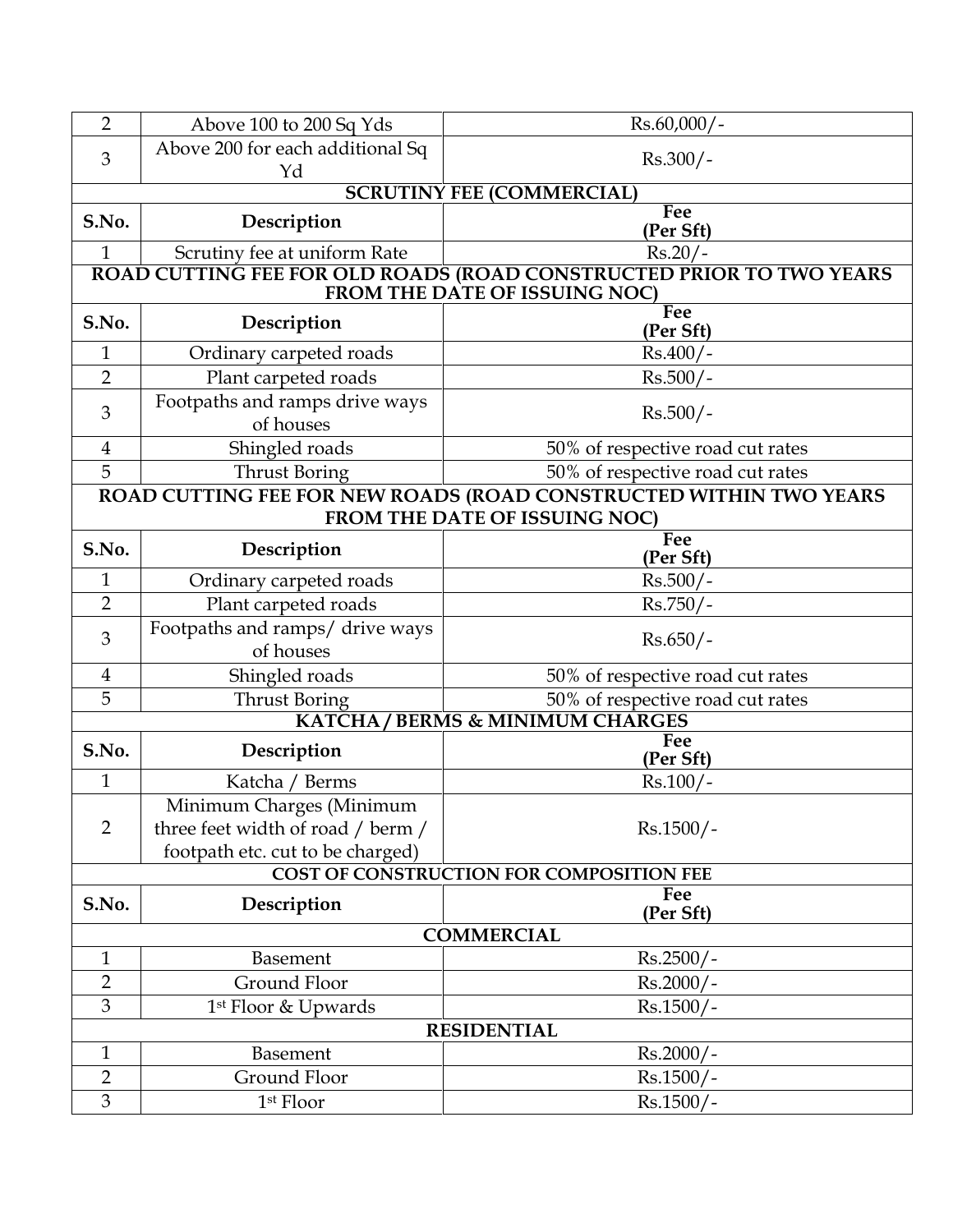| <b>COST OF LAND FOR COMPOSITION FEE</b>         |                                                                           |                    |  |  |  |  |  |
|-------------------------------------------------|---------------------------------------------------------------------------|--------------------|--|--|--|--|--|
| S.No.                                           | Description                                                               | Fee<br>(Per Sq.yd) |  |  |  |  |  |
|                                                 | <b>COMMERCIAL</b>                                                         |                    |  |  |  |  |  |
|                                                 | Category-I (open plot of Ph-I, II, II-<br>Ext, III, V, V-Ext, Bl-8 & Bl-9 | $Rs.50,000/-$      |  |  |  |  |  |
| $\overline{2}$                                  | Category-II (Open plot of<br>Ph-IV, VI, VII, VIII)                        | $Rs.50,000/-$      |  |  |  |  |  |
| <b>REPAIR/RENOVATION FEE</b>                    |                                                                           |                    |  |  |  |  |  |
| S.No.                                           | Description                                                               | Fee                |  |  |  |  |  |
|                                                 | Commercial                                                                | $Rs.30,000/-$      |  |  |  |  |  |
| 2                                               | $Rs.15,000/-$<br>Residential                                              |                    |  |  |  |  |  |
| FEE OF PUBLICATION IN NEWSPAPERS FOR DEMOLITION |                                                                           |                    |  |  |  |  |  |
| S.No.                                           | Description                                                               | Fee                |  |  |  |  |  |
|                                                 | <b>Commercial Building</b>                                                | $Rs.35,000/-$      |  |  |  |  |  |

| <b>BUILDING APPLICATION FEE (RESIDENTIAL)</b> |                                           |                         |                                                                     |                     |                                        |              |
|-----------------------------------------------|-------------------------------------------|-------------------------|---------------------------------------------------------------------|---------------------|----------------------------------------|--------------|
| ${\bf S}$<br>$\mathbf{N}\mathbf{o}$           | Plot Area / Category                      |                         | <b>Scrutiny fee</b>                                                 | Debris fee<br>(Rs.) | Sewerage<br><b>Connection fee (Rs)</b> | Cost of Form |
|                                               |                                           | A                       | $B = Rs. 12,000/$ -<br>$GF = Rs. 10,000/$ -                         | $30,000/-$          | $6,000/-$                              | $600/-$      |
|                                               | Upto 100 Sq Yds<br>$(90\%)$               | $\, {\bf B}$            | GF= Rs. 10,000/-                                                    | $30,000/-$          | $6,000/-$                              | $600/-$      |
| $\mathcal{I}$                                 |                                           | $\overline{C}$          | GF= Rs. $10,000/$ -<br>$F =$ Rs. 12,000/-                           | $30,000/-$          | $6,000/-$                              | $600/-$      |
|                                               |                                           | $\mathbf D$             | $B = Rs. 12,000/$ -<br>GF= Rs. 10,000/-<br>$FF = Rs. 12,000/$ -     | $30,000/-$          | $6,000/-$                              | $600/-$      |
|                                               |                                           | A                       | $B = Rs. 25,000/$ -<br>GF= Rs. 20,000/-                             | $42,000/-$          | $6,000/-$                              | $600/-$      |
|                                               |                                           | $\, {\bf B}$            | GF= Rs. $20,000/$ -                                                 | $42,000/-$          | $6,000/-$                              | $600/-$      |
|                                               | Above 100 and<br>upto 200<br>Sq Yds (90%) | $\overline{\mathsf{C}}$ | GF= Rs. 20,000/-<br>$FF = Rs. 22,000/$ -                            | $42,000/-$          | $6,000/-$                              | $600/-$      |
| 2                                             |                                           | D                       | $B = Rs. 25,000/$ -<br>GF= Rs. 20,000/-<br>$FF = Rs. 22,000/$ -     | $42,000/-$          | $6,000/-$                              | $600/-$      |
|                                               | Above 200 and upto<br>300 Sq Yds (75%)    | A                       | $B = Rs. 30,000/$ -<br>$GF = Rs. 25,000/$ -                         | $42,000/-$          | $6,000/-$                              | $600/-$      |
|                                               |                                           | $\, {\bf B}$            | $GF = Rs. 25,000/$ -                                                | $42,000/-$          | $6,000/-$                              | $600/-$      |
| 3                                             |                                           | $\mathsf{C}$            | $GF = Rs. 25,000/$ -<br>$FF = Rs. 27,000/$ -                        | $42,000/-$          | $6,000/-$                              | $600/-$      |
|                                               |                                           | D                       | $B = Rs. 30,000/$ -<br>$GF = Rs. 25,000/$ -<br>$FF = Rs. 27,000/$ - | $42,000/-$          | $6,000/-$                              | $600/-$      |
|                                               | Above 300 and upto<br>400 Sq Yds (75%)    | A                       | $B = Rs. 40,000/$ -<br>$GF = Rs. 32,000/$ -                         | $42,000/-$          | $6,000/-$                              | $600/-$      |
|                                               |                                           | $\, {\bf B}$            | GF= Rs. 32,000/-                                                    | $42,000/-$          | $6,000/-$                              | $600/-$      |
| 4                                             |                                           | $\overline{C}$          | GF= Rs. 32,000/-<br>$FF = Rs. 35,000/$ -                            | $42,000/-$          | $6,000/-$                              | $600/-$      |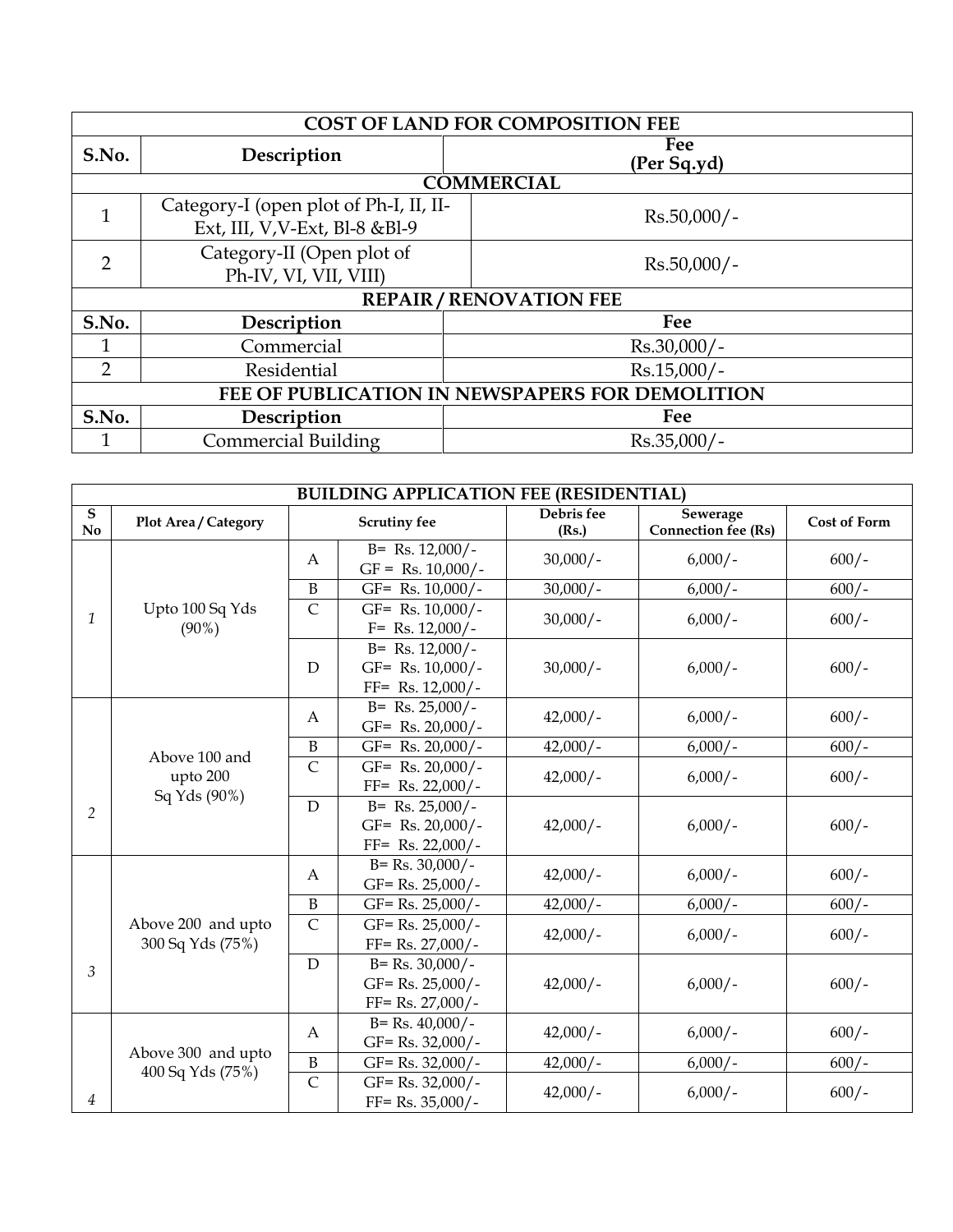|                            |                             | D                     | $B = Rs. 40,000/$ -                      |            |            |         |
|----------------------------|-----------------------------|-----------------------|------------------------------------------|------------|------------|---------|
|                            |                             |                       | $GF = Rs. 32,000/$ -                     | $42,000/-$ | $6,000/-$  | $600/-$ |
|                            |                             |                       | $FF = Rs. 35,000/$ -                     |            |            |         |
|                            |                             | A                     | $B = Rs. 40,000/$ -                      | $42,000/-$ | $12,000/-$ | $600/-$ |
|                            | Above 400 and upto          |                       | $GF = Rs. 32,000/$ -                     |            |            |         |
|                            |                             | $\mathbf B$           | $GF = Rs. 32,000/$ -                     | $42,000/-$ | $12,000/-$ | $600/-$ |
|                            | 500                         | $\overline{\text{C}}$ | $GF = Rs. 32,000/$ -                     | $42,000/-$ | $12,000/-$ | $600/-$ |
|                            | Sq Yds (60%)                |                       | $FF = Rs. 35,000/$ -                     |            |            |         |
| 5                          |                             | $\mathbf D$           | $B = Rs. 40,000/$ -                      | $42,000/-$ |            |         |
|                            |                             |                       | $GF = Rs. 32,000/$ -                     |            | $12,000/-$ | $600/-$ |
|                            |                             |                       | $FF = Rs. 35,000/$ -                     |            |            |         |
|                            |                             | A                     | $B = Rs. 47,000/$ -                      | $48,000/-$ | $12,000/-$ | $600/-$ |
|                            |                             |                       | GF= Rs. $40,000/$ -                      |            |            |         |
|                            | Above 500 and upto          | $\, {\bf B}$          | $GF = Rs. 40,000/$ -                     | $48,000/-$ | $12,000/-$ | $600/-$ |
|                            | 600                         | $\overline{C}$        | $GF = Rs. 40,000/$ -                     | $48,000/-$ | $12,000/-$ | $600/-$ |
| 6                          | Sq Yds (60%)                |                       | $FF = Rs. 42,000/$ -                     |            |            |         |
|                            |                             | $\mathbf D$           | $B = Rs. 47,000/$ -                      |            |            | $600/-$ |
|                            |                             |                       | GF= Rs. 40,000/-<br>$FF = Rs. 42,000/$ - | $48,000/-$ | $12,000/-$ |         |
|                            |                             |                       | $B = Rs. 55,000/$ -                      |            |            |         |
|                            |                             | A                     | $GF = Rs. 45,000/$ -                     | $48,000/-$ | $12,000/-$ | $600/-$ |
|                            | Above 600 and upto<br>700   | $\, {\bf B}$          | GF= Rs. $45,000/$ -                      | $48,000/-$ | $12,000/-$ | $600/-$ |
|                            |                             | $\overline{C}$        | $GF = Rs. 45,000/$ -                     |            |            |         |
|                            |                             |                       | $FF = Rs. 50,000/$ -                     | $48,000/-$ | $12,000/-$ | $600/-$ |
| $\overline{7}$             | Sq Yds (60%)                | $\mathbf D$           | $B = Rs. 55,000/$ -                      | $48,000/-$ | $12,000/-$ | $600/-$ |
|                            |                             |                       | $GF = Rs. 45,000/$ -                     |            |            |         |
|                            |                             |                       | $FF = Rs. 50,000/$ -                     |            |            |         |
|                            |                             |                       | $B = Rs. 65,000/$ -                      |            |            |         |
|                            |                             | A                     | $GF = Rs. 55,000/$ -                     | $48,000/-$ | $12,000/-$ | $600/-$ |
|                            |                             | $\, {\bf B}$          | $G=$ Rs. 55,000/-                        | $48,000/-$ | $12,000/-$ | $600/-$ |
|                            | Above 700 and upto<br>1000  | $\mathsf{C}$          | $GF = Rs. 55,000/$ -                     | $48,000/-$ | $12,000/-$ | $600/-$ |
|                            | Sq Yds (50%)                |                       | $FF = Rs. 56,000/$ -                     |            |            |         |
| 8                          |                             | $\mathbf D$           | $B = Rs. 65,000/$ -                      |            |            |         |
|                            |                             |                       | $GF = Rs. 55,000/$ -                     | $48,000/-$ | $12,000/-$ | $600/-$ |
|                            |                             |                       | $FF = Rs. 56,000/$ -                     |            |            |         |
|                            |                             | A                     | $B =$ Rs. 130000/-                       | $48,000/-$ | $12,000/-$ | $600/-$ |
|                            | Above 1000 and upto<br>2000 |                       | GF= Rs. 110000/-                         |            |            |         |
|                            |                             | $\boldsymbol{B}$      | $G=$ Rs. 110000/-                        | $48,000/-$ | $12,000/-$ | $600/-$ |
|                            |                             | $\mathsf{C}$          | GF= Rs. 110000/-<br>FF= Rs. 115000/-     | $48,000/-$ | $12,000/-$ | $600/-$ |
|                            | Sq Yds (50%)                | D                     | $B = Rs. 130000/-$                       |            |            |         |
|                            | $\boldsymbol{9}$            |                       | GF= Rs. 110000/-                         | $48,000/-$ | $12,000/-$ | $600/-$ |
|                            |                             |                       | FF= Rs. 115000/-                         |            |            |         |
|                            |                             |                       | $B = Rs. 260,000/$ -                     |            |            |         |
|                            |                             | A                     | GF= Rs. 210,000/-                        | $96,000/-$ | $12,000/-$ | $600/-$ |
|                            |                             | $\, {\bf B}$          | GF= Rs. 210,000/-                        | $96,000/-$ | $12,000/-$ | $600/-$ |
| Above 2000<br>Sq Yds (50%) |                             |                       | GF= Rs. 210,000/-                        |            |            |         |
|                            |                             | $\mathsf C$           | FF= Rs. 220,000/-                        | $96,000/-$ | $12,000/-$ | $600/-$ |
| $10\,$                     |                             | ${\rm D}$             | $B = Rs. 260,000/$ -                     |            |            |         |
|                            |                             |                       | GF= Rs. 210,000/-                        | $96,000/-$ | $12,000/-$ | $600/-$ |
|                            |                             |                       |                                          |            |            |         |